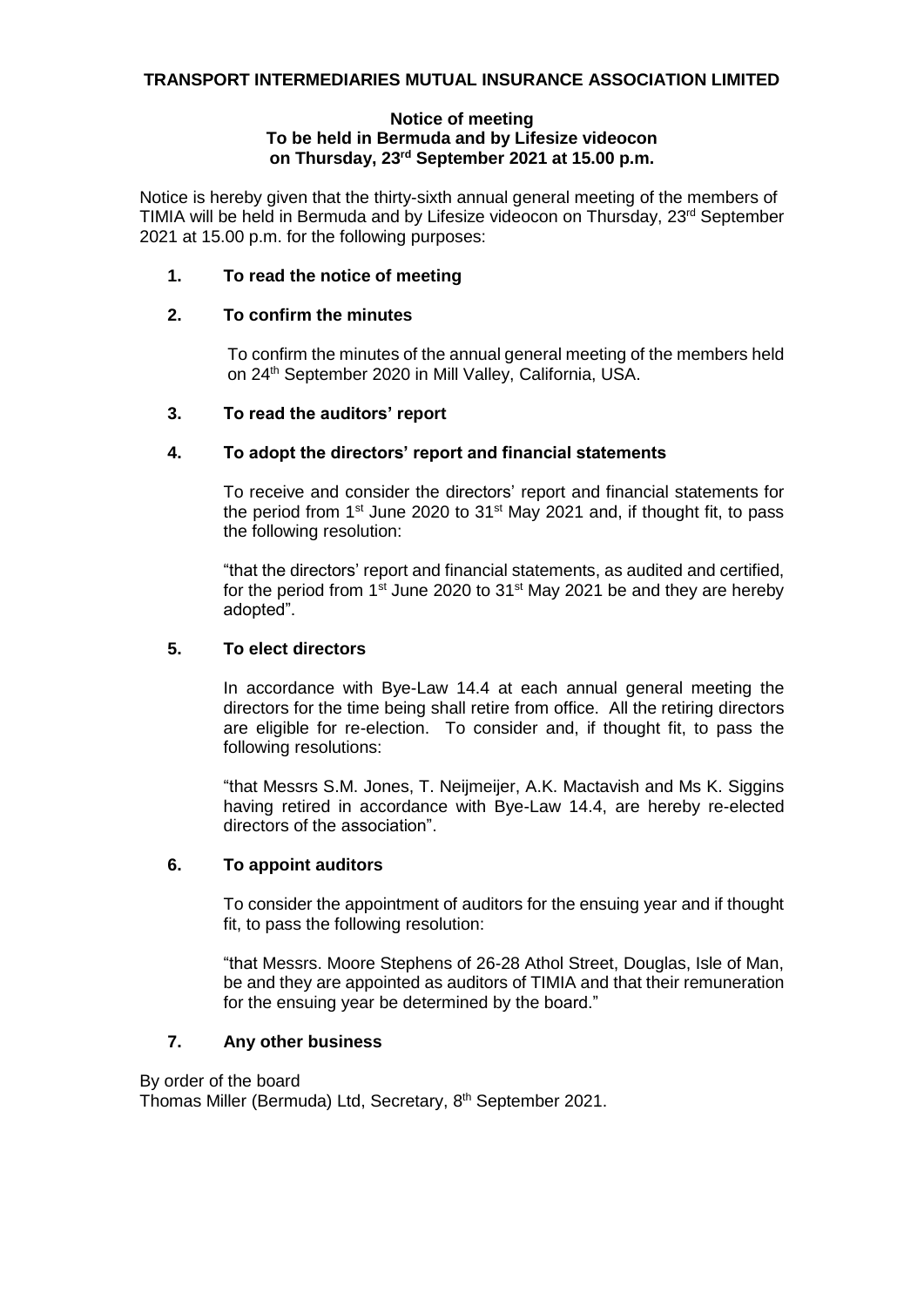#### **Minutes of the thirty fifth Annual General Meeting of Transport Intermediaries Mutual Insurance Association Limited held at the Mill Valley, California, USA on Thursday, 24 th September 2020 at 4.30 p.m.**

Mr S.M. Jones was in the chair and a quorum was present.

The Chairman was informed that no proxy votes had been received.

## **1. To read the notice of meeting**

The notice of the meeting was taken as read.

## **2. To confirm the minutes**

The minutes of the thirty fourth Annual General Meeting held at the Hotel Georgia, Vancouver, Canada on Thursday, 26<sup>th</sup> September 2019 were confirmed.

## **3. To read the auditors' report**

The auditors' report was taken as read.

#### **4. To approve the changes to the TIMIA bye laws as approved by the board at their meeting on Thursday 24th September 2020**

On the proposal of Ms K. Siggins, seconded by Mr. S.M. Jones, it was resolved that the changes to the TIMIA bye laws as approved by the board be adopted.

## **5. To adopt the directors' report and financial statements**

On the proposal of Ms K. Siggins, seconded by Mr. S.M. Jones, it was resolved that the Directors' Report and Financial Statements as audited and certified for the period from 1<sup>st</sup> June 2019 to 31<sup>st</sup> May 2020 be and they are hereby adopted.

## **6. To elect directors**

- (a) On the proposal of Ms. K. Siggins, seconded by Mr S.M. Jones, it was resolved that Mr G.R. Frith be re-elected as director of the association;
- (b) On the proposal of Ms K. Siggins, seconded by and Mr. G.R. Frith, it was resolved that Mr. S.M. Jones be re-elected as director of the association; and
- (c) On the proposal of Mr. S.M. Jones, seconded by Mr. G.R. Frith, it was resolved that Ms K. Siggins be re-elected as a director of the association;

The appointment of Mr S.M Jones as Chairman of the board with effect from 27<sup>th</sup> March 2020 was noted.

## **7. To appoint auditors**

On the proposal of Ms K. Siggins and seconded by Mr G.R. Frith, it was resolved that Messrs Moore Stephens of 26-26 Athol Street, Douglas, Isle of Man, be and they are hereby appointed as auditors of the association and that their remuneration for the ensuing year be determined by the board.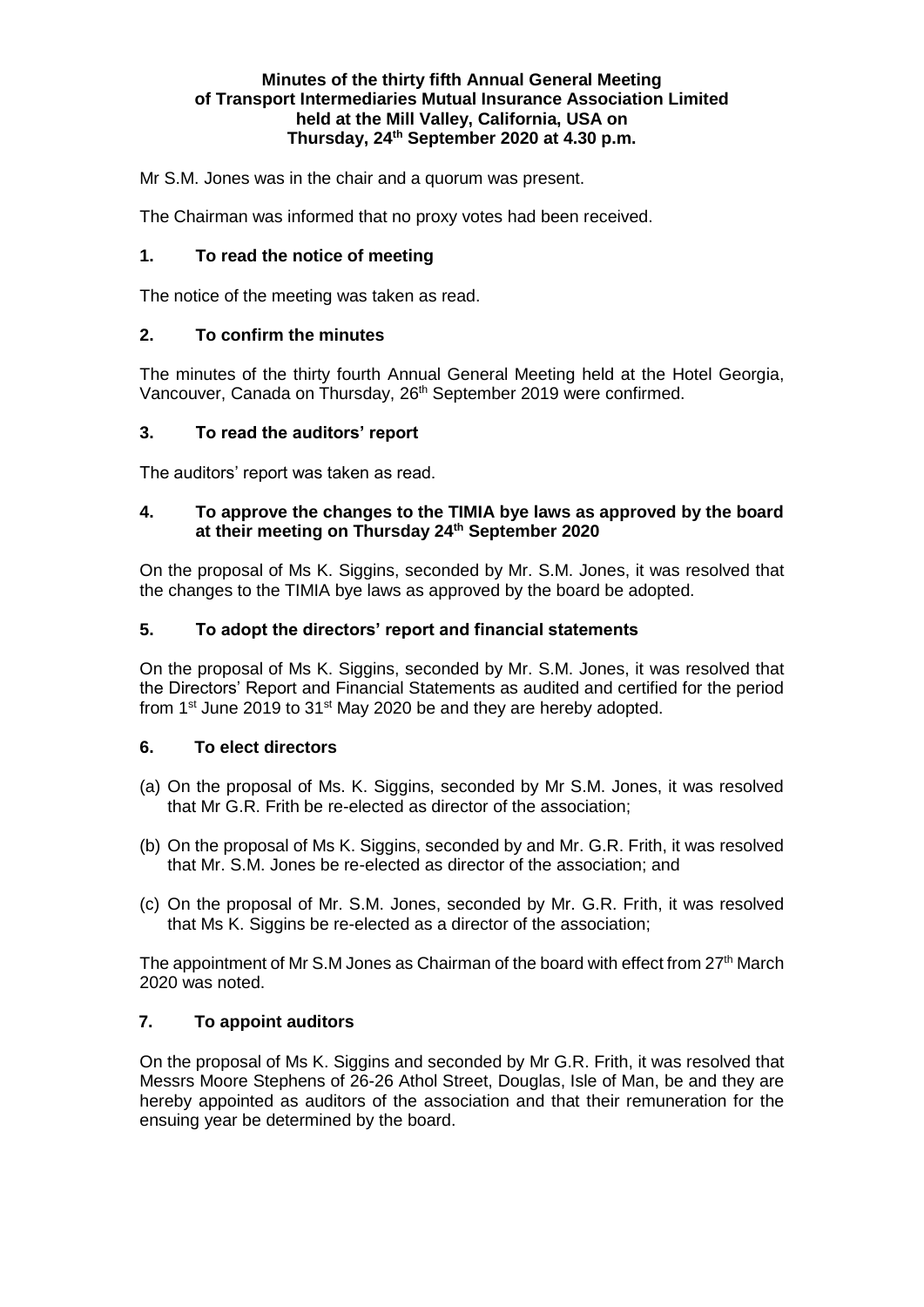# **8. Any other business**

There was no other business.

The meeting ended at 4.40pm